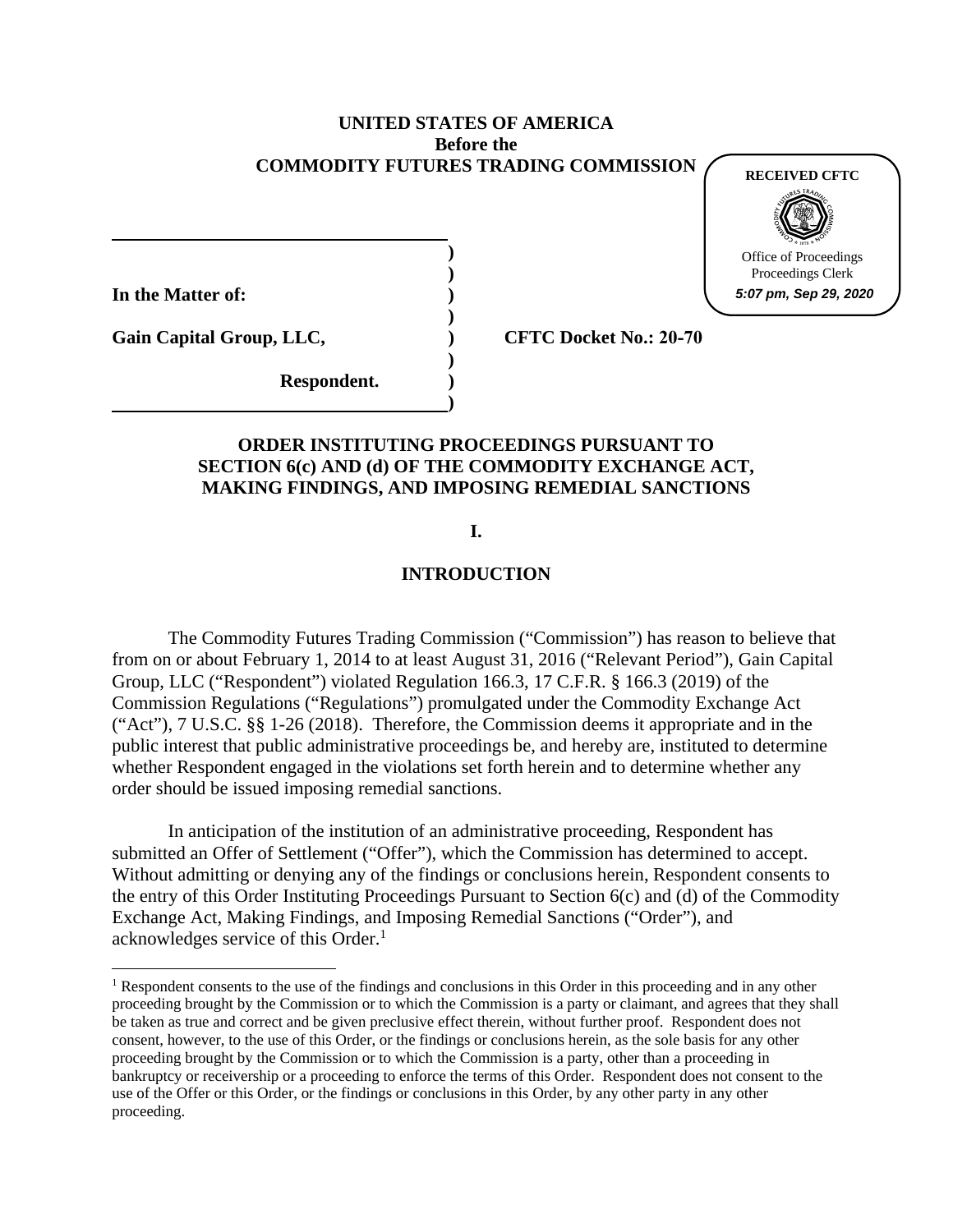## **II.**

### **FINDINGS**

The Commission finds the following:

### **A. SUMMARY**

Respondent failed to diligently supervise its customer accounts in violation of Regulation 166.3, 17 C.F.R. § 166.3 (2019). Specifically, Respondent, through its officers, employees, and agents, failed to implement adequate policies and procedures relating to reviews of introduced customer accounts and failed to diligently follow the procedures in place. These accounts were introduced by Foremost, a registered independent introducing broker ("IB") and independently traded by and through one of Foremost's principals and associated persons ("AP") Mark Miller ("Miller"), who used multiple trading schemes to defraud a Foremost customer ("Customer").<sup>2</sup>

#### **B. RESPONDENT**

 Respondent Gain Capital Group, LLC, is a registered futures commission merchant ("FCM") located in Bedminster, New Jersey.

# **C. FACTS**

### **1. Foremost Defrauded Its Customer.**

During the Relevant Period, Foremost, by and through Miller, defrauded Customer through multiple fraudulent trading schemes in futures and options, to the benefit of Foremost, Miller, and Miller's family members through proprietary and customer accounts held at Respondent. First, Foremost misappropriated Customer's funds by making trade move requests to Respondent, based on purported trade errors in Customer's accounts. Through the trade move requests, Foremost sought to mitigate losses in proprietary accounts that were owned in whole or in part by Miller and his family members, by requesting that Respondent move winning trades out of Customer's accounts and into the proprietary accounts. Second, Foremost defrauded Customer by making unauthorized and fictitious trades in Customer's accounts to establish positions in futures and options in the proprietary accounts, at favorable prices or quantities, without competitive execution. Third, Foremost misappropriated Customer's funds by making round-turn unauthorized and fictitious trades that were designed to siphon funds from Customer's accounts and into the proprietary accounts. This fraudulent activity was the subject of prior Commission Orders and caused a loss to Customer of over \$700,000.

## **2. Respondent Failed to Identify Certain Red Flags in a Timely Manner.**

Since July 2012, when Respondent began carrying accounts introduced by Foremost, Respondent knew that Miller was trading proprietary accounts and had power of attorney over

<sup>2</sup> *See In re Foremost Trading LLC*, CFTC No. 20-21, 2020 WL 3907376 (July 6, 2020); *In re Miller*, CFTC No. 20- 22, 2020 WL 3907377 (July 6, 2020).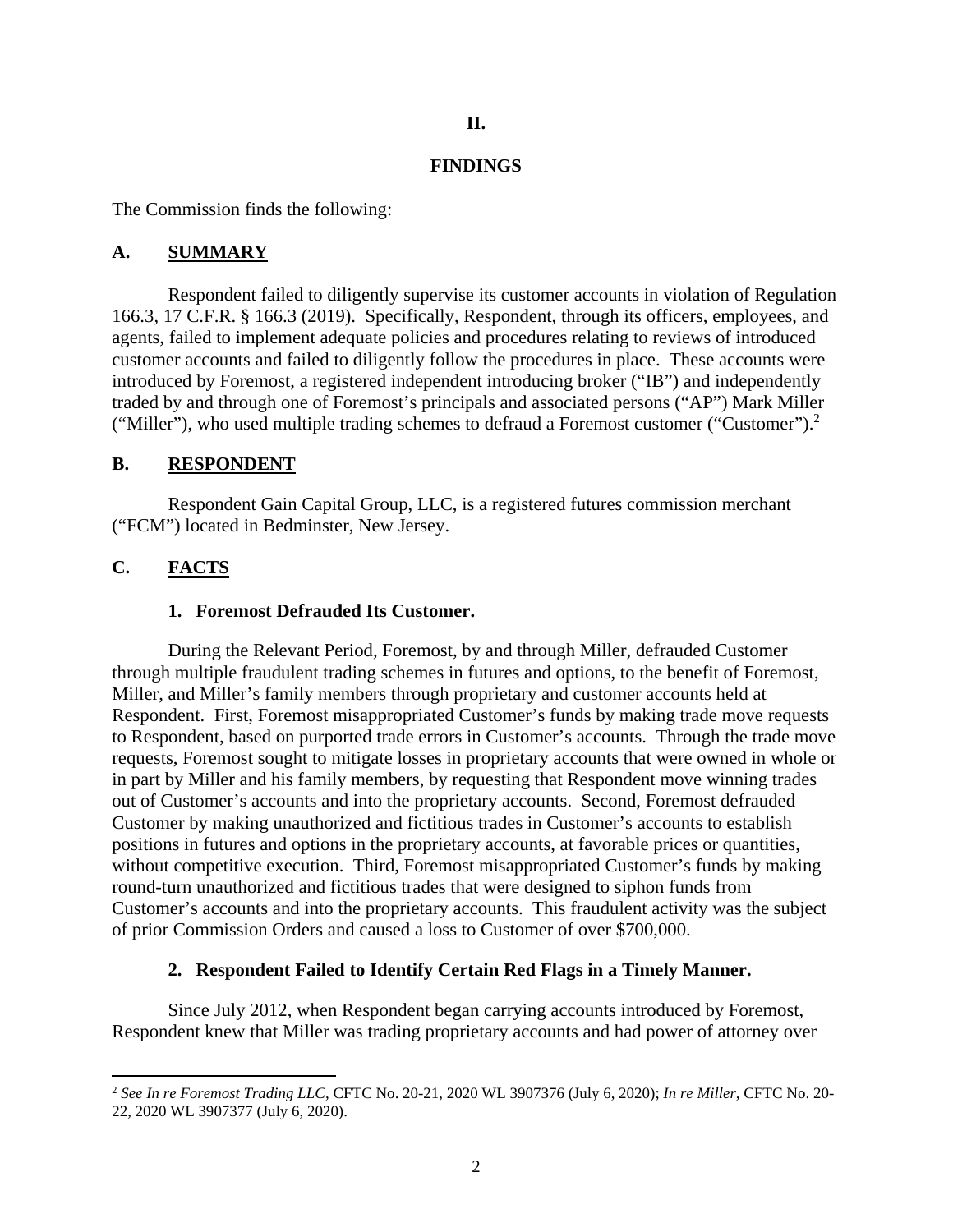certain Foremost customer accounts, which increased the risk of wrongdoing in those accounts. Respondent also knew or should have known that Miller was trading both proprietary accounts and Customer's accounts simultaneously in the same markets. This arrangement posed a risk that Miller could trade the accounts in a manner that benefitted the proprietary accounts and harmed Customer—a practice in which Miller ultimately did engage.

During the Relevant Period, Foremost made requests to move trades between Respondent's and Miller's proprietary accounts and the Customer's accounts. These trade move requests numbered in the hundreds and were greater in volume than any other IB introducing accounts to Respondent. Some of these trade move requests were detrimental to Customer and beneficial to Foremost because they moved winning trades from Customer's accounts to a Foremost proprietary account. Additionally, Miller traded the proprietary accounts and Customer's accounts in the same markets, many of which were illiquid options markets that allowed Miller to get favorable fills at Customer's expense with ease.

In light of the high volume of trade move requests, some of which harmed Customer, Respondent questioned Foremost about its trade move requests. Foremost and Miller provided benign explanations that Miller got the proprietary and Customer's accounts confused when he was trading. To address this, Respondent provided Miller with separate trading identifiers for the proprietary accounts and Customer's accounts. Respondent also enhanced its trade move practices and policies and increased scrutiny on trade move requests from Foremost. Although Respondent's efforts significantly reduced the number of trade move requests submitted by Foremost, Respondent did not adequately investigate the trade moves' impact on Customer or if any other detrimental trading activity was occurring in Customer's accounts. Additionally, prior to 2016, Respondent did not inquire about Miller trading the proprietary accounts and Customer's accounts in the same markets, which should have raised questions for Respondent about potential wrongdoing.

#### **3. Respondent Did Not Consistently Follow Its Trade Moves Policy.**

Respondent supplemented it policies, in response to the trade move activity of Foremost, to require approval from the Compliance Department and, when appropriate, request additional information. However, Respondent's employees did not consistently obtain additional documentation for requests to move trades between the proprietary accounts and Customer's accounts where the move resulted in a loss to Customer. Instead, Foremost sometimes only provided, and Respondent accepted without complaint, Foremost's explanation that the trade was in error in order to support the trade move request. In some instances, Respondent's employees approved Foremost's trade move requests within minutes and without seeking additional documentation or explanations about the trade move requests.

## **4. Respondent Had Inadequate Policies and Procedures for Reviewing Customer Account Activity.**

Given the red flags—Foremost's trade move requests and its trading of both Customer and proprietary accounts in the same markets—Respondent was on notice that these particular accounts needed to be surveilled more closely. During the Relevant Period, Respondent had a general policy entitled "Reviewing and Analyzing Customer Account Activity," which stated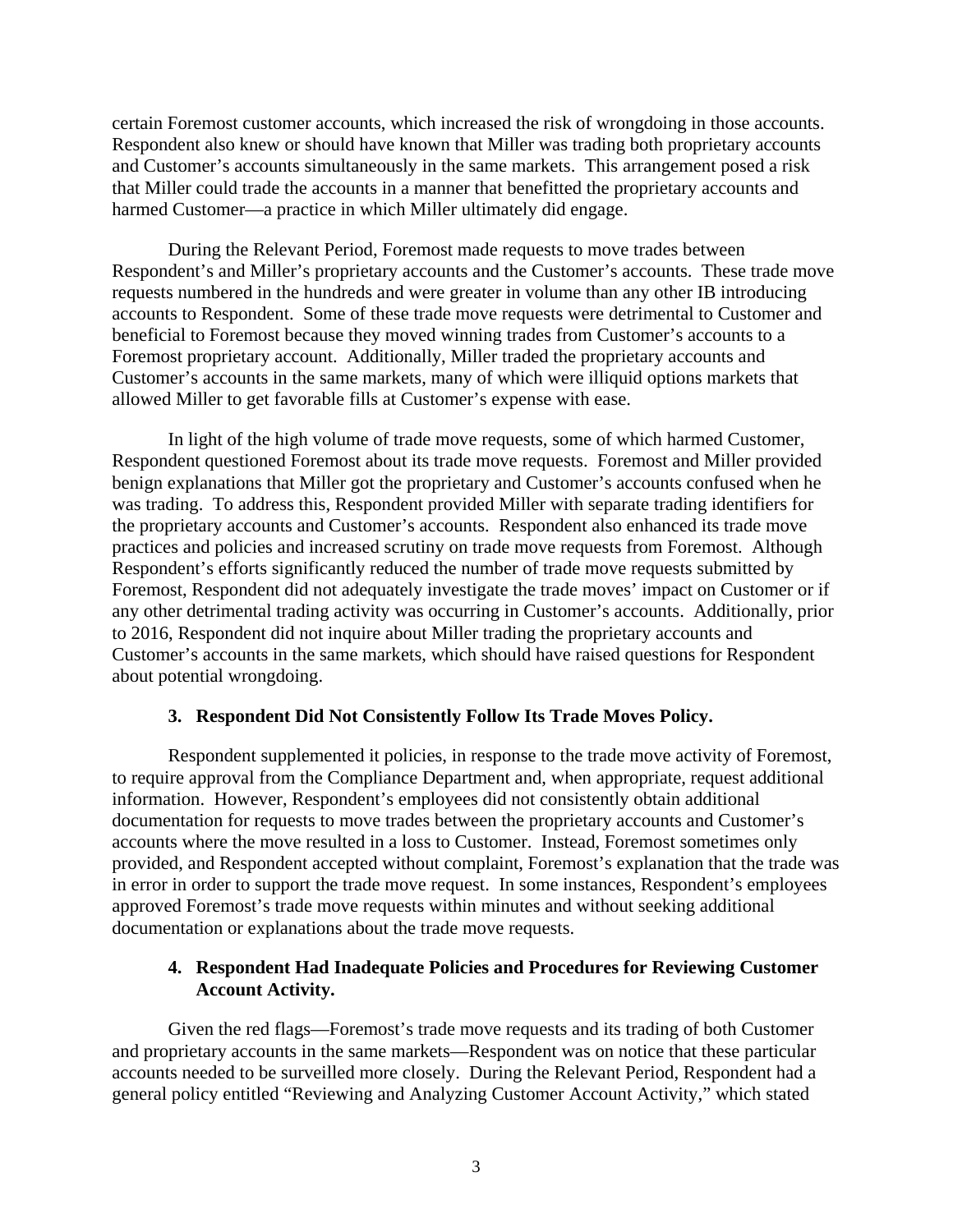that Respondent would monitor activity in customer accounts and raise with its chief compliance officer or chief executive officer any observed trading irregularities or concerns. However, the policy did not define what was meant by trading irregularities or concerns, nor did it provide examples of trading irregularities or concerns. Also, prior to 2016, Respondent had no follow-on policies or procedures in place for how account reviews would be done, when or how often account reviews would be done, who would review the accounts, or what types of activities would be reviewed.

Ultimately, if Respondent's policies and procedures had enabled Respondent to identify indicators of possible wrongdoing and required Respondent to review account activity in the proprietary accounts and Customer's accounts, Respondent may have discovered Miller's unlawful trading, which resulted in significant harm to Customer while obtaining a financial benefit to Foremost and Miller.

#### **III.**

### **LEGAL DISCUSSION**

## **A. Respondent Failed To Diligently Supervise Its Employees' Handling of Accounts in Violation of Regulation 166.3.**

Regulation 166.3, 17 C.F.R. § 166.3 (2019), provides that all registrants, including FCMs, must "diligently supervise" the handling by their partners, officers, employees, and agents (or persons occupying a similar status or performing a similar function) of all commodity interest accounts carried or operated by the registrant, and all other activities of its partners, officers, employees, and agents (or persons occupying a similar status or performing a similar function) relating to its business as a registrant.

A violation of Regulation 166.3 is demonstrated by showing either that: (1) the registrant's supervisory system was generally inadequate; or (2) the registrant failed to perform its supervisory duties diligently. *In re Murlas Commodities*, CFTC No. 85-29, 1995 WL 523563, at \*9 (Sept. 1, 1995); *see also In re GNP Commodities, Inc.*, CFTC No. 89-1, 1992 WL 201158, at \*18 (Aug. 11, 1992) (providing that, even if an adequate supervisory system is in place, Regulation 166.3 can still be violated if the supervisory system is not diligently administered), *aff'd as modified sub nom Monieson v. CFTC,* 996 F.2d 852 (7th Cir. 1993*)*; *In re Paragon Futures Assoc.*, CFTC No. 88-18, 1992 WL 74261, at \*14 (Apr. 1, 1992) ("[t]he focus of any proceeding to determine whether Rule 166.3 has been violated will be on whether [a] review [has] occurred and, if it did, whether it was 'diligent.'"); *In re Rosenthal Collins Group, LLC*, CFTC No. 12-18, 2012 WL 1242406, at \*5 (Apr. 12, 2012) (consent order) (determining that an FCM violated Regulation 166.3 when it did not document or follow up on numerous red flags relating to an account that was used in connection with fraud, despite the FCM's policies and procedures requiring its employees to review customer accounts). Further, a violation of Regulation 166.3 is an independent violation for which no underlying violation is necessary. *In re FCStone, LLC*, CFTC No. 15-21, 2015 WL 2066891, at \*3 (May 1, 2015) (consent order) (citing *Murlas Commodities*, 1995 WL 523563).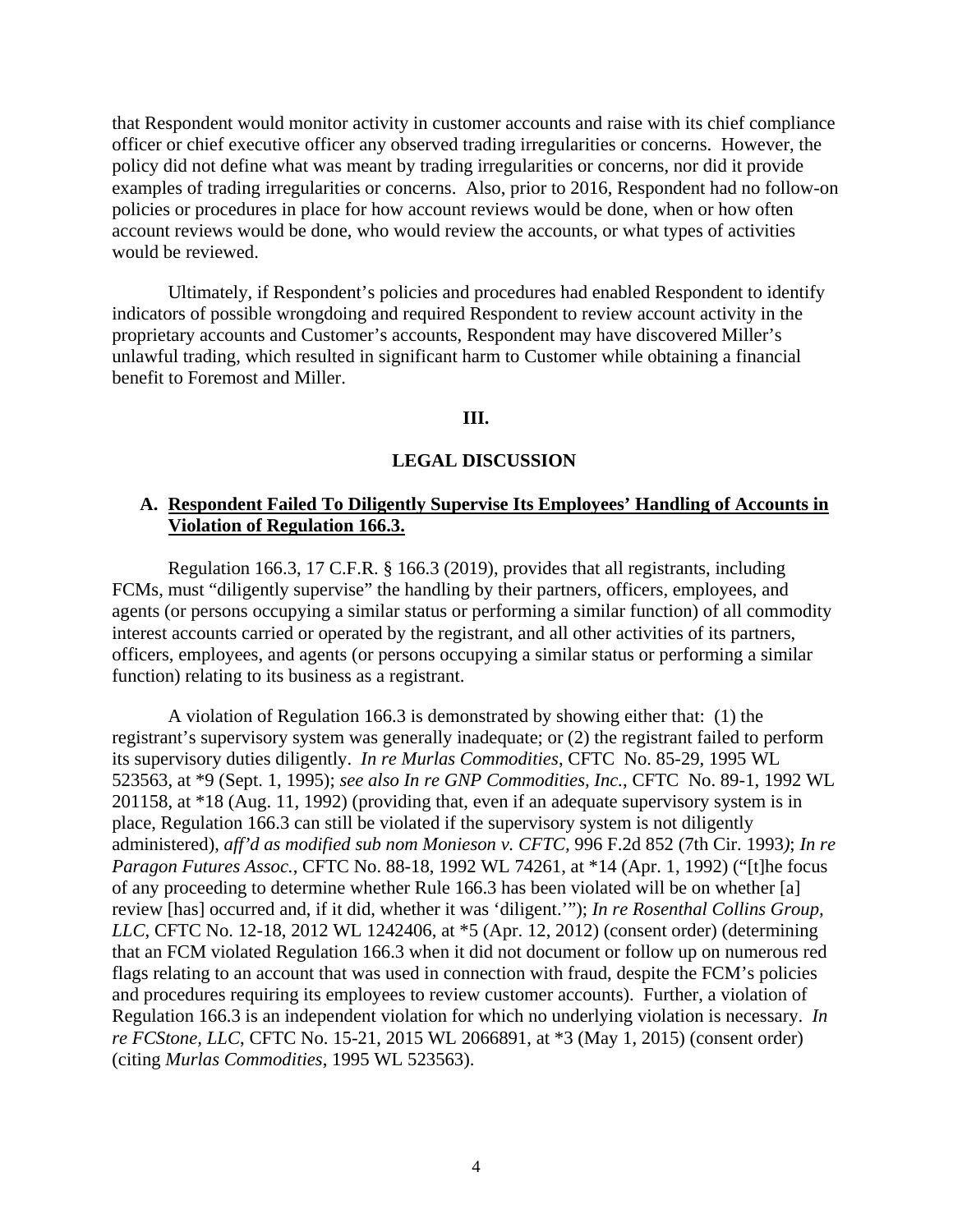The lack of an adequate supervisory system can be established by showing that the registrant failed to develop proper procedures for the detection of wrongdoing. *CFTC v. Matrix Trading Grp., Inc.*, No. 00-8880-CIV, 2002 WL 31936799, at \*10-11 (S.D. Fla. Oct. 3, 2002). Additionally, the failure to create and maintain sufficiently detailed "follow-on procedures" can also be a violation of Regulation 166.3. *See In re BGC Financial, LP*, CFTC No. 20-09, 2019 WL 6358480, at  $*9$  (Nov. 22, 2019) (consent order) (finding a failure to supervise where the FCM had some compliance policies in place, but nevertheless did not have appropriate "followon procedures for monitoring improper trade practices").

Evidence of underlying violations that "should be detected by a diligent system of supervision, either because of the nature of the violations or because the violations have occurred repeatedly" is probative of a failure to diligently supervise. *CFTC v. Sidoti*, 178 F.3d 1132, 1137 (11th Cir. 1999); *see also In re Open E Cry LLC*, CFTC No. 12-24, 2012 WL 10259805, at \*7-8 (Jun. 7, 2012) (consent order) (finding the FCM failed in its supervisory duties for its lack of a diligent supervisory system, which did not detect problematic and highly unusual trading activity); *In re Refco, Inc*., CFTC No. 99-12, 1999 WL 325332, at \*4 (May 4, 1999) (consent order) (finding FCM violated Regulation 166.3 by, among other things, failing to investigate or inadequately investigating questionable activity after it had been brought to its attention regarding an IB's trade allocation scheme).

## 1. Respondent Failed To Follow Diligently Its Trade Moves Policy and Procedures.

Respondent's trade move policies and procedures stated its employees should obtain further explanation or additional documentation for trade move requests between proprietary and customer accounts when the trade move would cause a loss to a customer. In some instances, Respondent's employees did not follow this procedure, and "Regulation 166.3 can still be violated if the supervisory system is not diligently administered." *Rosenthal Collins Group, LLC*, 2012 WL 1242406, at \*5. As a result of its employees' failures to request additional information for some of Foremost's trade move requests, which moved profitable trades out of Customer's accounts and into proprietary accounts, Respondent failed to diligently administer its trade move policies in violation of Regulation 166.3.

## 2. Respondent's Account Review Policies and Procedures Were Inadequate.

Respondent's duty to supervise required it to "establish[], implement[], and execut[e] an adequate supervisory structure and compliance programs." *Id.*; *see also BGC Financial, LP*, 2019 WL 6358480, at \*9 ("For a registrant to fulfill its duties under Regulation 166.3, it must both design an adequate program of supervision and ensure that the program is followed."). Respondent's policies and procedures regarding review and analysis of customer account activity were inadequate. First, Respondent's "Reviewing and Analyzing Customer Account Activity" policy did not explain what constitutes irregular or concerning account activity, and there was no guidance or procedures regarding how that policy should be administered.

Second, Respondent's policies or procedures that required review of unusual account activity were inadequate, despite Respondent's obligations to "develop proper procedures for the detection of wrongdoing." *Open E Cry LLC*, 2012 WL 10259805, at \*6. Respondent was aware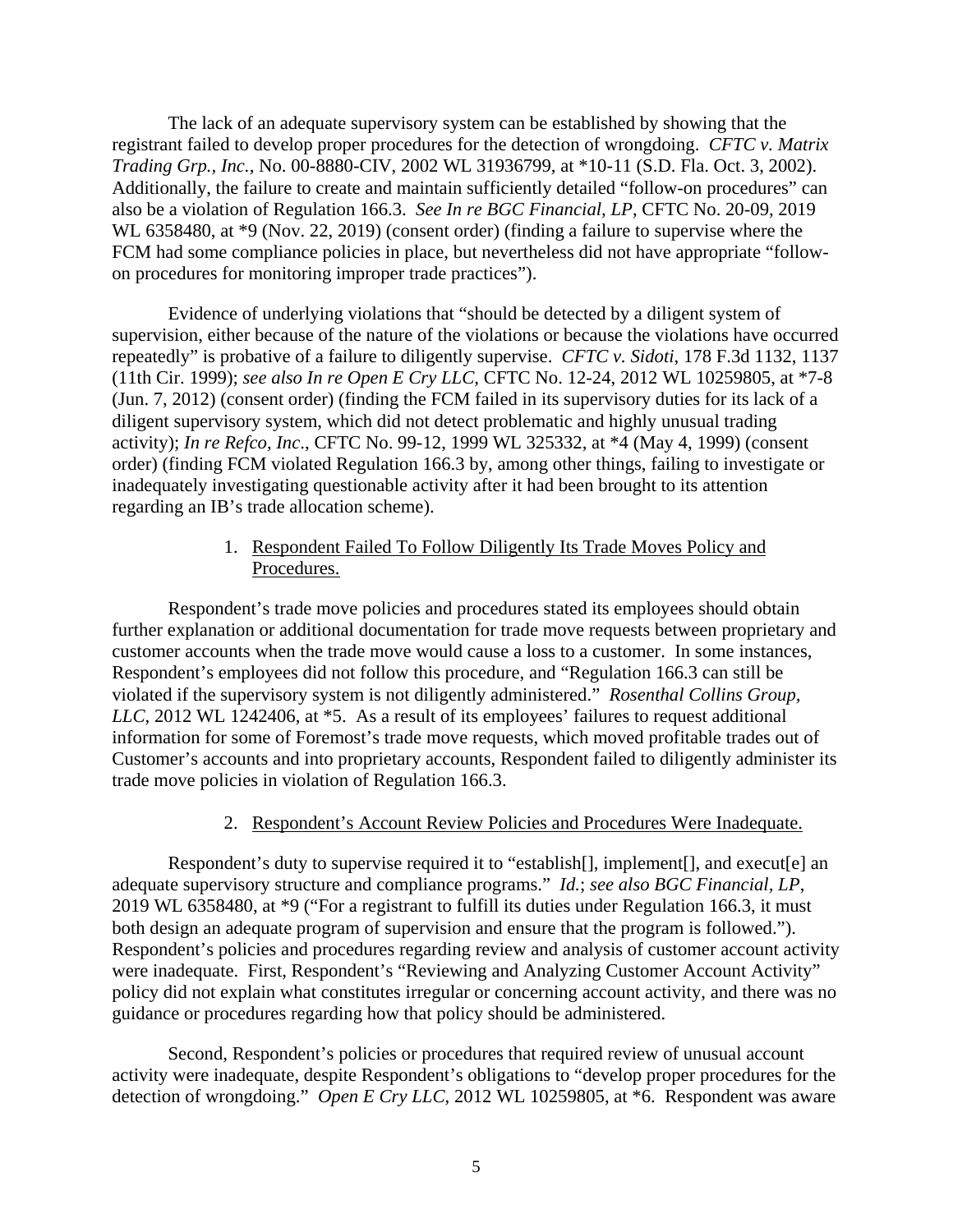or should have been aware of several red flags with regard to the proprietary and Customer accounts. Specifically, it knew or should have known that (1) Foremost made trade move requests in a volume that was greater than trade move requests submitted by Respondent's other intermediaries, and that in some cases those trade move requests were detrimental to Customer; and (2) Miller was trading both proprietary accounts and Customer's accounts in the same markets. In spite of this questionable trading activity, Respondent's policies and procedures did not require Respondent to investigate trading in the proprietary and Customer accounts. *See Refco*, 1999 WL 325332, at \*4 (Regulation 166.3 is violated when a respondent's employees "either failed to investigate or inadequately investigated questionable activity after" seeing such "questionable activity"). Had Respondent's supervisory system been adequate, Respondent may have identified suspicious trades that if investigated further could have revealed unauthorized, fictitious trades between the proprietary accounts and Customer's accounts, and that Miller was participating on both sides of these trades in a manner that violated the Act, various Regulations, and CME rules.

### **IV.**

#### **FINDINGS OF VIOLATIONS**

 Based on the foregoing, the Commission finds that, during the Relevant Period, Respondent violated Regulation 166.3, 17 C.F.R. § 166.3 (2019).

### **V.**

### **OFFER OF SETTLEMENT**

 Respondent has submitted the Offer in which it, without admitting or denying the findings and conclusions herein:

- A. Acknowledges service of this Order;
- B. Admits the jurisdiction of the Commission with respect to all matters set forth in this Order and for any action or proceeding brought or authorized by the Commission based on violation of or enforcement of this Order;
- C. Waives:
	- 1. The filing and service of a complaint and notice of hearing;
	- 2. A hearing;
	- 3. All post-hearing procedures;
	- 4. Judicial review by any court;
	- 5. Any and all objections to the participation by any member of the Commission's staff in the Commission's consideration of the Offer;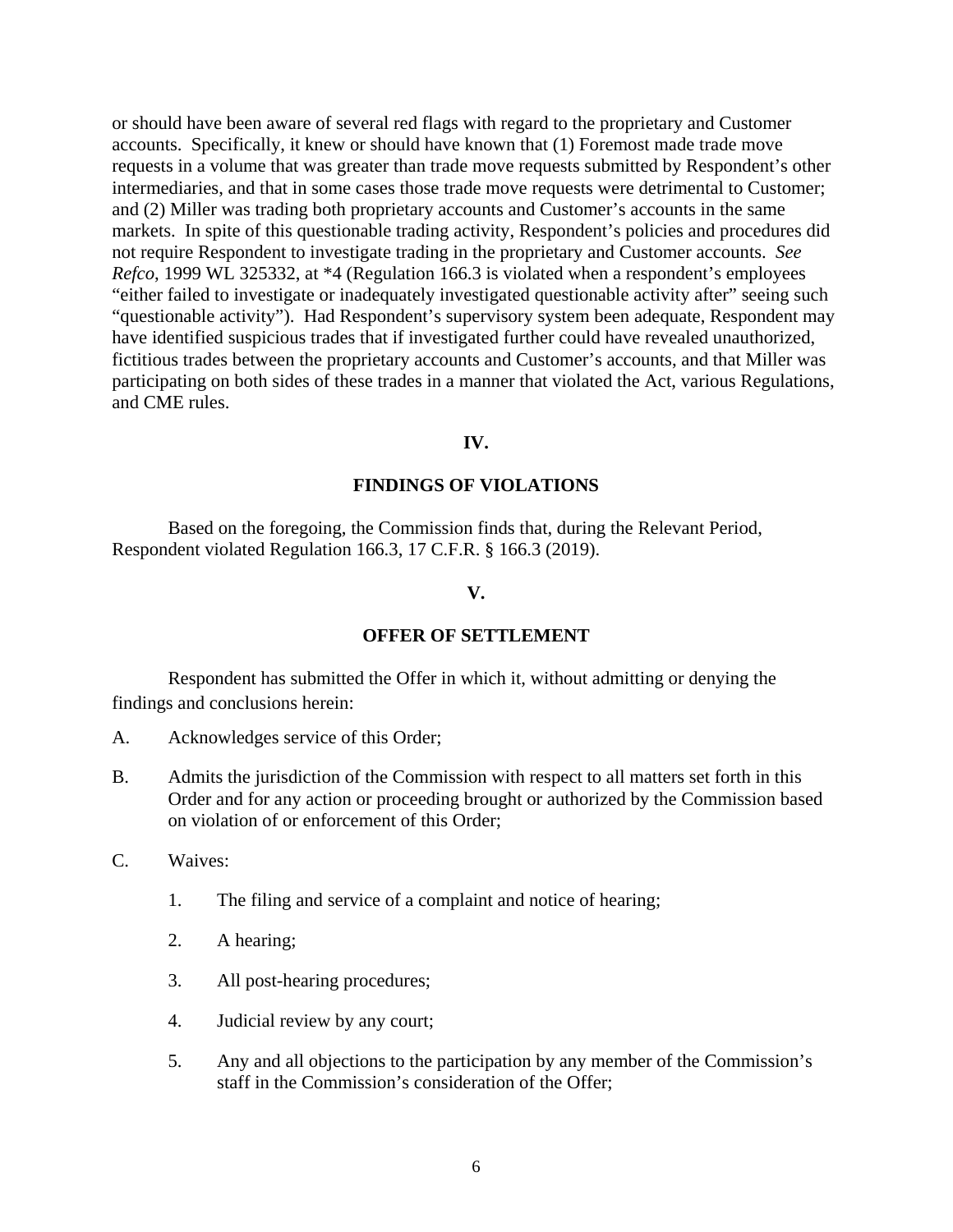- 6. Any and all claims that it may possess under the Equal Access to Justice Act, 5 U.S.C. § 504 (2018), and 28 U.S.C. § 2412 (2018), and/or the rules promulgated by the Commission in conformity therewith, Part 148 of the Regulations, 17 C.F.R. pt. 148 (2019), relating to, or arising from, this proceeding;
- 7. Any and all claims that it may possess under the Small Business Regulatory Enforcement Fairness Act of 1996, Pub. L. No. 104-121, tit. II, §§ 201–253, 110 Stat. 847, 857–74 (codified as amended at 28 U.S.C. § 2412 and in scattered sections of 5 U.S.C. and 15 U.S.C.), relating to, or arising from, this proceeding; and
- 8. Any claims of Double Jeopardy based on the institution of this proceeding or the entry in this proceeding of any order imposing a civil monetary penalty or any other relief, including this Order;
- D. Stipulates that the record basis on which this Order is entered shall consist solely of the findings contained in this Order to which Respondent has consented in the Offer;
- E. Consents, solely on the basis of the Offer, to the Commission's entry of this Order that:
	- 1. Makes findings by the Commission that Respondent violated Regulation 166.3, 17 C.F.R. § 166.3 (2019);
	- 2. Orders Respondent to cease and desist from violating Regulation 166.3;
	- 3. Orders Respondent to pay a civil monetary penalty in the amount of three hundred thousand dollars (\$300,000) ("CMP Obligation"), plus post-judgment interest; and,
	- 4. Orders Respondent, its successors and assigns, to comply with the conditions and undertakings consented to in the Offer and as set forth in Part VI of this Order.

Upon consideration, the Commission has determined to accept the Offer.

# **VI.**

# **ORDER**

## **Accordingly, IT IS HEREBY ORDERED THAT:**

- A. Respondent, its successors and assigns, shall cease and desist from violating Regulation 166.3, 17 C.F.R. § 166.3 (2019).
- B. Respondent shall pay a civil monetary penalty in the amount of three hundred thousand dollars (\$300,000). If the CMP Obligation is not paid in full within ten days of the date of entry of this Order, then post-judgment interest shall accrue on any unpaid CMP Obligation beginning on the date of entry of this Order and shall be determined by using the Treasury Bill rate prevailing on the date of entry of this Order pursuant to 28 U.S.C. § 1961 (2018).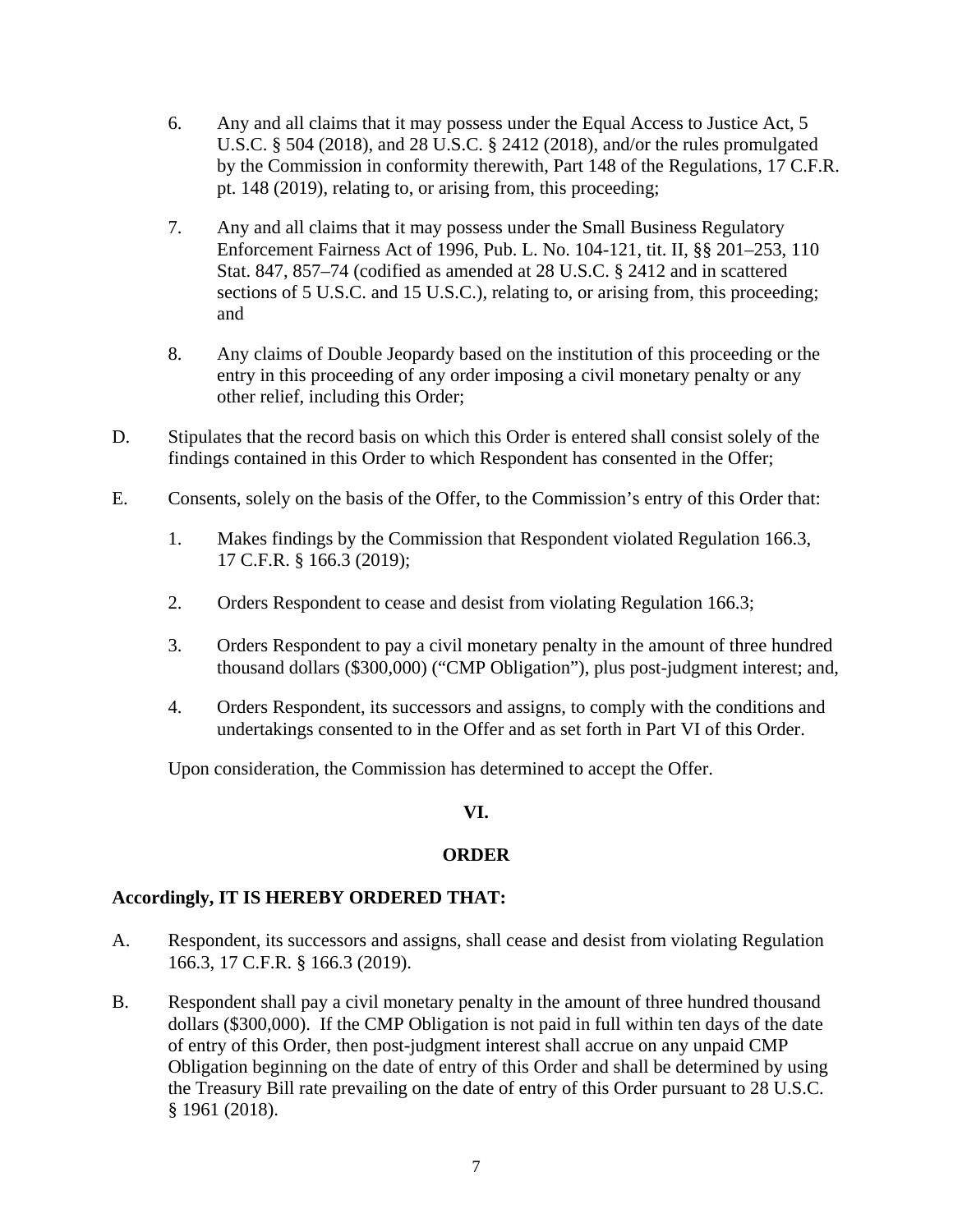C. Respondent shall pay its CMP Obligation and any post-judgment interest by electronic funds transfer, U.S. postal money order, certified check, bank cashier's check, or bank money order. If payment is to be made other than by electronic funds transfer, then the payment shall be made payable to the Commodity Futures Trading Commission and sent to the address below:

> MMAC/ESC/AMK326 Commodity Futures Trading Commission Division of Enforcement 6500 S. MacArthur Blvd. HQ Room 181 Oklahoma City, OK 73169 (405) 954-6569 office (405) 954-1620 fax 9-AMC-AR-CFTC@faa.gov

 If payment is to be made by electronic funds transfer, Respondent shall contact Marie Thorne or her successor at the above address to receive payment instructions and shall fully comply with those instructions. Respondent shall accompany payment of the CMP Obligation with a cover letter that identifies the Respondent and the name and docket number of this proceeding. The Respondent shall simultaneously transmit copies of the cover letter and the form of payment to the Chief Financial Officer, Commodity Futures Trading Commission, Three Lafayette Centre, 1155 21st Street, NW, Washington, D.C. 20581.

- D. Additionally, Respondent, its successors and assigns, shall comply with the following conditions and undertakings set forth in the Offer:
	- 1. Public Statements: Respondent agrees that neither it nor any of its successors and assigns, agents or employees under its authority or control shall take any action or make any public statement denying, directly or indirectly, any findings or conclusions in this Order or creating, or tending to create, the impression that this Order is without a factual basis; provided, however, that nothing in this provision shall affect Respondent's: (i) testimonial obligations; or (ii) right to take legal positions in other proceedings to which the Commission is not a party. Respondent and its successors and assigns shall comply with this agreement, and shall undertake all steps necessary to ensure that all of its agents and/or employees under its authority or control understand and comply with this agreement.
- E. Partial Satisfaction: Respondent understands and agrees that any acceptance by the Commission of any partial payment of Respondent's CMP Obligation shall not be deemed a waiver of its obligation to make further payments pursuant to this Order, or a waiver of the Commission's right to seek to compel payment of any remaining balance.